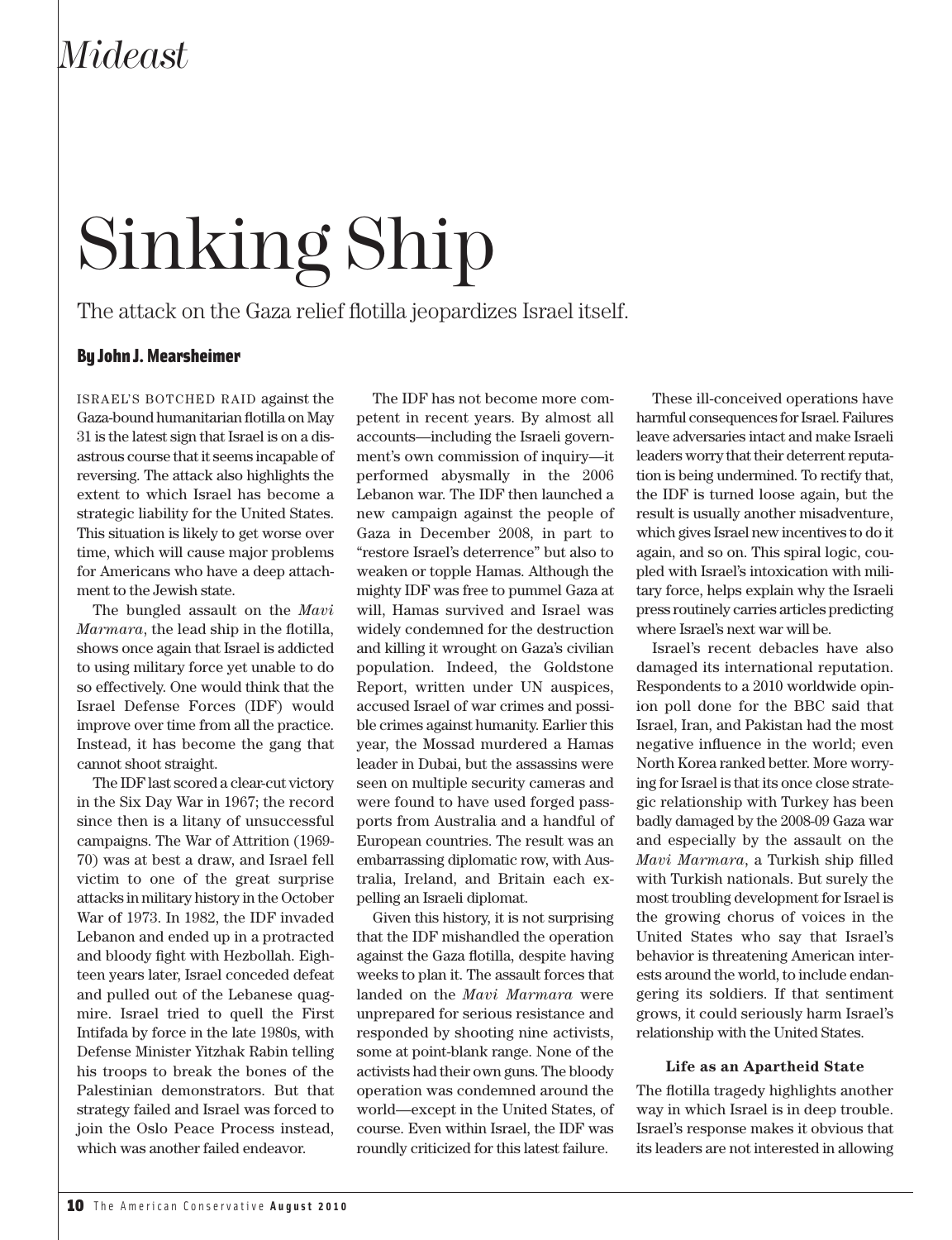the Palestinians to have a viable state in Gaza and the West Bank, but instead are bent on creating a "Greater Israel" in which the Palestinians are confined to a handful of impoverished enclaves.

Israel insists that its blockade is solely intended to keep weapons out of Gaza. Hardly anyone would criticize Israel if this were true, but it is not. The real aim of the blockade is to punish the people of Gaza for supporting Hamas and resisting Israel's efforts to maintain Gaza as a giant open-air prison. Of course, there was much evidence that this was the case before the debacle on the *Mavi Marmara*. When the blockade began in 2006, Dov Weisglass, a close aide to Prime Ministers Ariel Sharon and Ehud Olmert, said, "The idea is to put the Palestinians on a diet, but not to make them die of hunger." And the Gaza onslaught 18 months ago was designed to punish the Gazans, not enforce a weapons embargo. The ships in the flotilla were transporting humanitarian aid, not weapons for Hamas, and Israel's willingness to use deadly force to prevent a humanitarian aid convoy from reaching Gaza makes it abundantly clear that Israel wants to humiliate and subdue the Palestinians, not live side-byside with them in separate states.

Collective punishment of the Palestinians in Gaza is unlikely to end anytime soon. Israel's leaders have shown little interest in lifting the blockade or negotiating sincerely. The sad truth is that Israel has been brutalizing the Palestinians for so long that it is almost impossible to break the habit. It is hardly surprising that Jimmy Carter said last year, "the citizens of Palestine are treated more like animals than human beings." They are, and they will be for the foreseeable future.

Consequently, there is not going to be a two-state solution. Instead, Gaza and the West Bank will become part of a Greater Israel, which will be an

apartheid state bearing a marked resemblance to white-ruled South Africa. Israelis and their American supporters invariably bristle at this comparison, but that is their future if they create a Greater Israel while denying full political rights to an Arab population that will soon outnumber the Jewish population in the entirety of the land. In fact, two former Israeli prime ministers—Ehud Olmert and Ehud Barak—have made this very point. Olmert went so far as to argue, "as soon as that happens, the state of Israel is finished."

He's right, because Israel will not be able to maintain itself as an apartheid state. Like racist South Africa, it will eventually evolve into a democratic binational state whose politics will be dominated by the more numerous Palestinians. But that process will take many years, and during that time, Israel will continue to oppress the Palestinians. Its actions will be seen and condemned by growing numbers of people and more and more governments around the world. Israel is unwittingly destroying its own future as a Jewish state, and doing so with tacit U.S. support.

#### **America's Albatross**

The combination of Israel's strategic incompetence and its gradual transformation into an apartheid state creates significant problems for the United States. There is growing recognition in both countries that their interests are diverging; indeed this perspective is even garnering attention inside the American Jewish community. *Jewish Week*, for example, recently published an article entitled "The Gaza Blockade: What Do You Do When U.S. and Israeli Interests Aren't in Synch?" Leaders in both countries are now saying that Israeli policy toward the Palestinians is undermining U.S. security. Vice President Biden and Gen. David Petraeus, the head of Central Command, both made this point recently, and the head of the Mossad, Meir Dagan, told the Knesset in June, "Israel is gradually turning from an asset to the United States to a burden."

It is easy to see why. Because the United States gives Israel so much support and U.S. politicians routinely laud the "special relationship" in the most lavish terms, people around the globe naturally associate the United States with Israel's actions. Unfortunately, this makes huge numbers of people in the Arab and Islamic world furious with the United States for supporting Israel's cruel treatment of the Palestinians. That anger in turn helps fuel terrorism against America. Remember that the 9/11 Commission Report, which describes Khalid Sheik Muhammad as the "principal architect of the 9/11 attacks," concludes that his "animus toward the United States stemmed not from his experiences there as a student, but rather from his violent disagreement with U.S. foreign policy favoring Israel." Osama bin Laden's hostility toward the United States was fuelled in part by this same concern.

Popular anger toward the United States also threatens the rulers of Egypt, Jordan, and Saudi Arabia, key U.S. allies who are frequently seen as America's lackeys. The collapse of any of these regimes would be a big blow to the U.S. position in the region; however, Washington's unyielding support for Israel makes these governments weaker, not stronger. More importantly, the rupture in Israel's relationship with Turkey will surely damage America's otherwise close relationship with Turkey, a NATO member and a key U.S. ally in Europe and the Middle East.

Finally, there is the danger that Israel might attack Iran's nuclear facilities, which could have terrible consequences for the United States. The last thing America needs is another war with an Islamic country, especially one that could easily interfere in its ongoing wars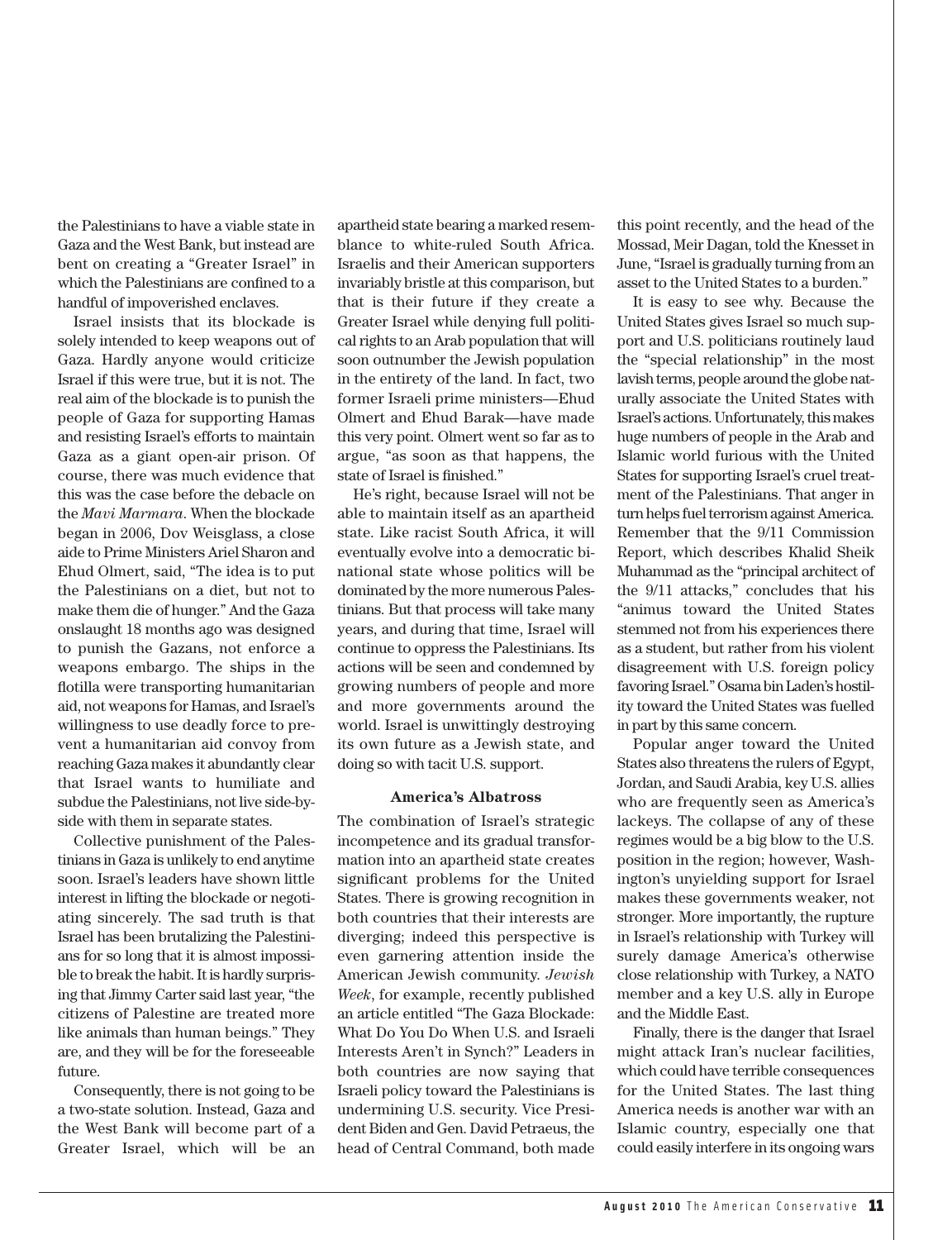## *Mideast*

in Afghanistan and Iraq. This is why the Pentagon opposes striking Iran, whether with Israeli or U.S. forces. But Netanyahu might do it anyway if he thinks it would be good for Israel, even if it were bad for the United States.

#### **Dark Days Ahead for the Lobby**

Israel's troubled trajectory is also causing major headaches for its American supporters. First, there is the matter of choosing between Israel and the United States. This is sometimes referred to as the issue of dual loyalty, but that term is a misnomer. Americans are allowed to have dual citizenship—and in effect, dual loyalty—and this is no problem as long as the interests of the other country are in synch with America's interests. For decades, Israel's supporters have striven to shape public discourse in the United States so that most Americans believe the two countries' interests are identical. That situation is changing, however. Not only is there now open talk about clashing interests, but knowledgeable people are openly asking whether Israel's actions are detrimental to U.S. security.

The lobby has been scrambling to discredit this new discourse, either by reasserting the standard argument that Israel's interests are synonymous with America's or by claiming that Israel—to quote a recent statement by Mortimer Zuckerman, a key figure in the lobby— "has been an ally that has paid dividends exceeding its costs." A more sophisticated approach, which is reflected in an AIPAC-sponsored letter that 337 congresspersons sent to Secretary of State Hillary Clinton in March, acknowledges that there will be differences between the two countries, but argues that "such differences are best resolved quietly, in trust and confidence." In other words, keep the differences behind closed doors and away from the American public. It is too late, however, to quell

the public debate about whether Israel's actions are damaging U.S. interests. In fact, it is likely to grow louder and more contentious with time.

This changing discourse creates a daunting problem for Israel's supporters, because they will have to side either with Israel or the United States when the two countries' interests clash. Thus far, most of the key individuals and institutions in the lobby have sided with Israel when there was a dispute. For example, President Obama and Prime Minister Netanyahu have had two big public fights over settlements. Both times the lobby sided with Netanyahu and helped him thwart Obama. It seems clear that individuals like Abraham Foxman, who heads the Anti-Defamation League, and organizations like AIPAC are primarily concerned about Israel's interests, not America's.

This situation is very dangerous for the lobby. The real problem is not dual loyalty but choosing between the two loyalties and ultimately putting the interests of Israel ahead of those of America. The lobby's unstinting commitment to defending Israel, which sometimes means shortchanging U.S. interests, is likely to become more apparent to more Americans in the future, and that could lead to a wicked backlash against Israel's supporters as well as Israel.

The lobby faces yet another challenge: defending an apartheid state in the liberal West is not going to be easy. Once it is widely recognized that the two-state solution is dead and Israel has become like white-ruled South Africa and that day is not far off—support for Israel inside the American Jewish community is likely to diminish significantly. The main reason is that apartheid is a despicable political system that is fundamentally at odds with basic American values as well as core Jewish values. For sure there will be some Jews who will defend Israel no matter what kind of political system it has. But their numbers will shrink over time, in large part because survey data shows that younger American Jews feel less attachment to Israel than their elders, which makes them less inclined to defend Israel blindly.

The bottom line is that Israel will not be able to maintain itself as an apartheid state over the long term because it will not be able to depend on the American Jewish community to defend such a reprehensible political order.

#### **Assisted Suicide**

Israel is facing a bleak future, yet there is no reason to think that it will change course anytime soon. The political center of gravity in Israel has shifted sharply to the right and there is no sizable pro-peace political party or movement. Moreover, it remains firmly committed to the belief that what cannot be solved by force can be solved with greater force, and many Israelis view the Palestinians with contempt if not hatred. Neither the Palestinians nor any of Israel's immediate neighbors are powerful enough to deter it, and the lobby will remain influential enough over the next decade to protect Israel from meaningful U.S. pressure.

Remarkably, the lobby is helping Israel commit national suicide while also doing serious damage to American security interests. Voices challenging this tragic situation have grown slightly more numerous in recent years, but the majority of political commentators and virtually all U.S. politicians seem blissfully ignorant of where this is headed, or unwilling to risk their careers by speaking out.

*John J. Mearsheimer is a professor of political science at the University of Chicago and coauthor of* The Israel Lobby and U.S. Foreign Policy.